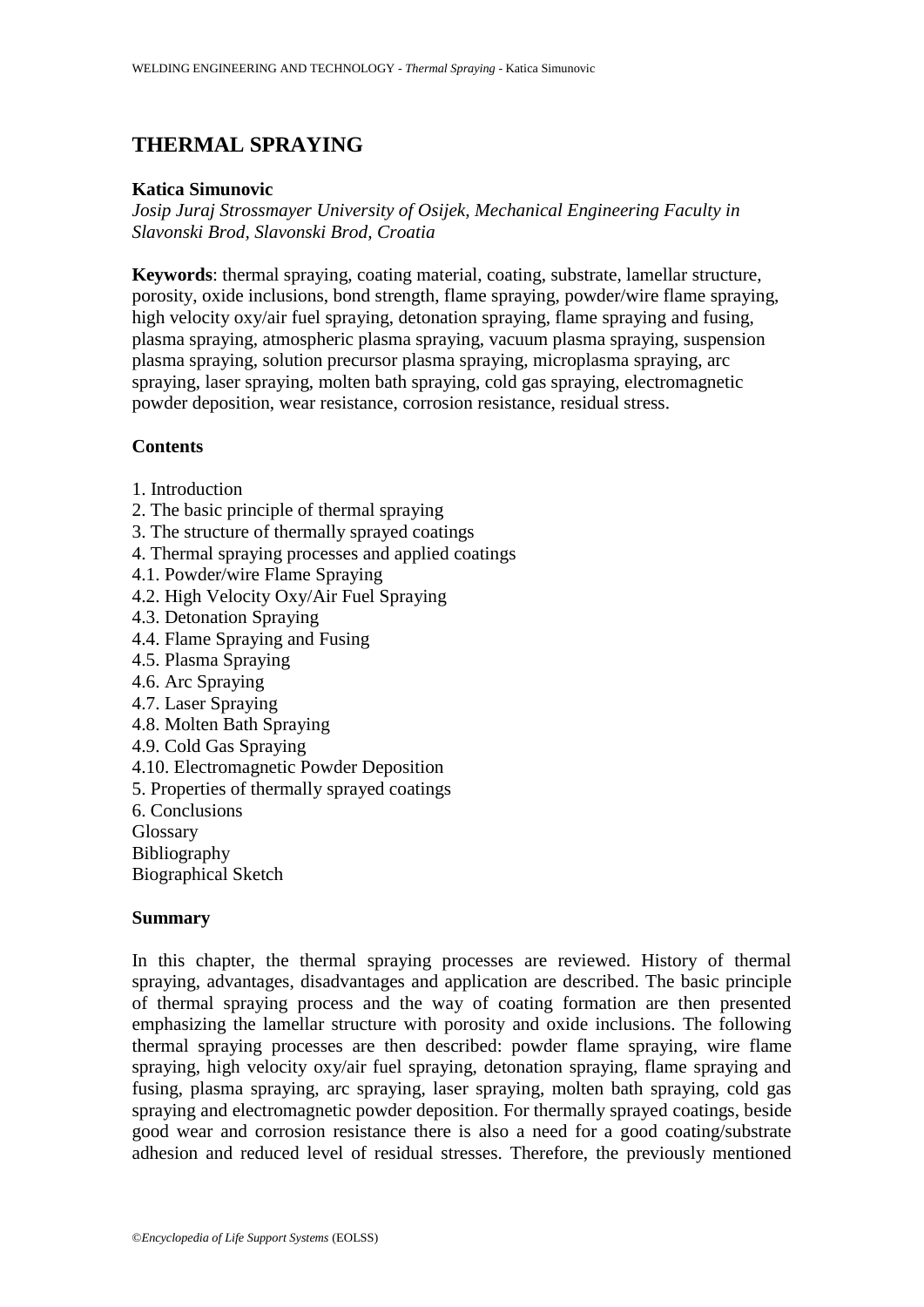properties are also described. Finally, it was concluded that the thermal spraying processes are of great interest in almost all industrial fields. In the recent years, a lot of effort is put into the investigation of thermal spraying and its application in biomedicine.

## **1. Introduction**

Thermal spraying is a deposition technique where a spray of molten particles is directed to the part to form the coating. It is used for the protection of new parts against wear, corrosion and high temperatures thus improving the properties of engineered surfaces. Thermal spraying processes are also applied for repairing damaged and worn parts. Sometimes the thermal spraying can be applied for the decoration thus improving the esthetic properties of parts. Coating material can be either in wire, powder, rod, cord or molten-bath form. By the thermal spraying process relatively thick metallic, polymer, ceramic and composite coatings can be deposited. Operations of the process can be manual, mechanized and fully automated. History of thermal spraying, advantages, disadvantages and application are further described. Thermal spraying was mentioned for the first time in the patents of the Swiss engineer Max Ulrich Schoop (1870-1956) at the beginning of the  $20^{\degree}$  century. He came to realize that a stream of molten particles colliding with each other can form a coating. In 1909 Max Ulrich Schoop applied for a patent called "Powder metal and wire-flame spraying". At first the lead and tin wires molten in the flame produced by burning acetylene in oxygen were used as coating materials. Only some time after that the powders started to be used. Max Ulrich Schoop also patented the wire arc spraying process in 1911 by which the deposition of a greater number of metal coatings was made possible. In 1917 he was awarded a prestigious John Scott Award for "Schoop's Metal Spraying Process". The award was established in 1822. Max Ulrich Schoop has been inducted to the Thermal Spray Hall of Fame in 1994 "for his landmark contributions as the inventor of the thermal spray process and the subsequent refinement and expansion of thermal spray technology to provide the foundation for the modern thermal spray industry". The biggest advantage of some thermal spraying processes over other deposition techniques lies in the fact that coatings can be deposited at the place of exploitation of a certain part - portability (on site repairs) (for example bridge repairs, off-shore objects) and that their application is not limited by the size and shape of the component the coating is being deposited on. Relatively thick coatings (up to 10 mm) can be obtained at low deposition costs. There is no considerable influence of thermal spraying process on substrate microstructure and substrate distortion, since the temperatures at the substrate/coating interface are between 100 and 300 °C. The molten or partly molten coating material particles do not melt the substrate material on impact but the surface becomes only slightly heated. The exception is the thermal spraying process with simultaneous or subsequent fusion where the high fusing temperatures significant affects the substrate properties. Among disadvantages the main one is a relatively low coefficient of efficiency of the coating material (deposit or spray efficiency) and a rather loud noise, dust and fume during the process. This affects human health. Today there is a wide range of spraying processes and coating materials that can be deposited so that the thermal spraying technique has found its application in almost all industrial fields (power generation, paper, textile, graphic, wood, glass, steel, chemical, automotive industries, agriculture, airplane engines,…). It is of particular importance to mention the increased use of the thermal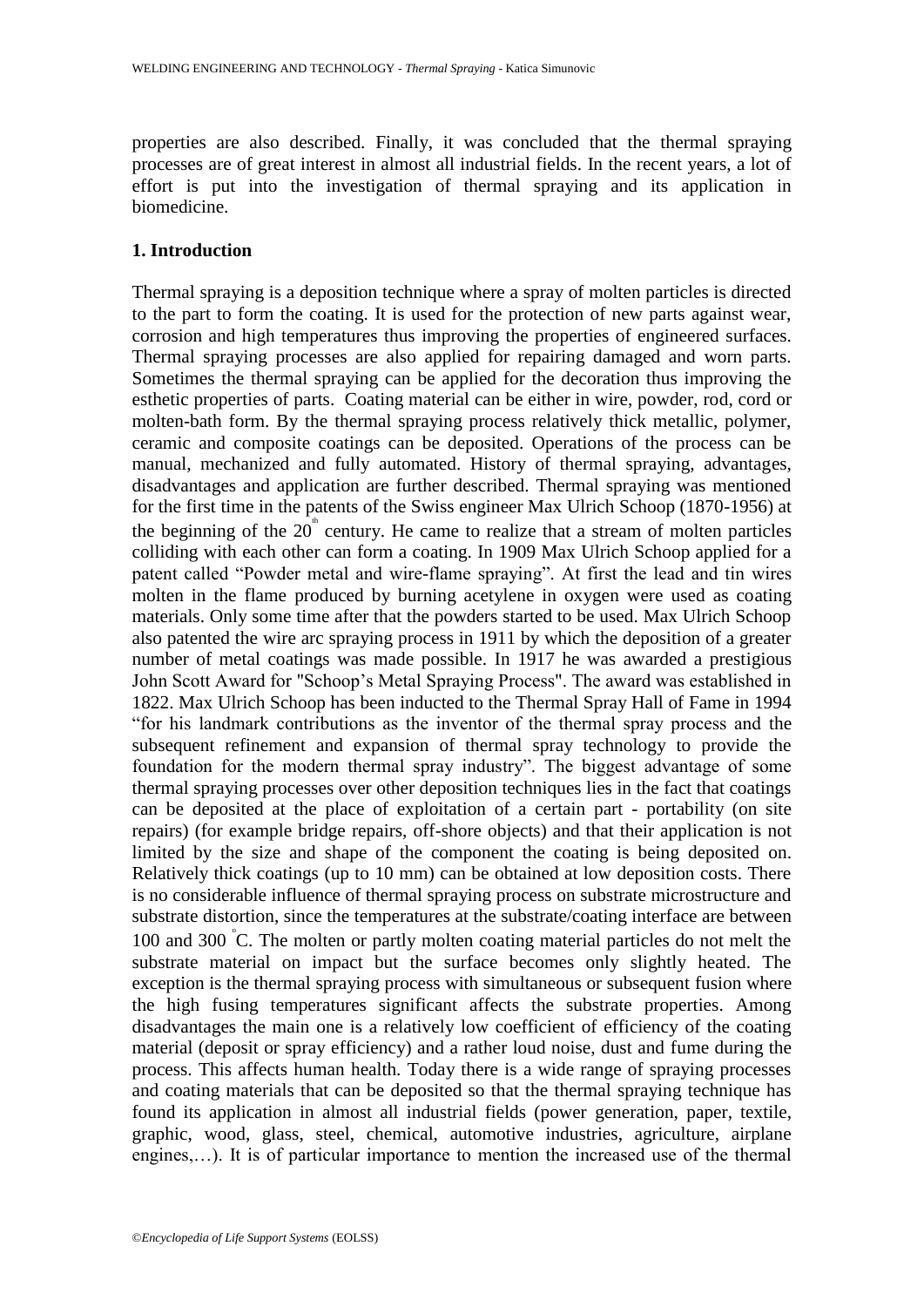spraying process in biomedicine and an experimental application of thermal spraying not only for the formation of coatings but also for the manufacture of complex threedimensional parts. There are so called biomedical coatings sprayed on the implants in human body. The most often titanium, titanium base alloys, cobalt base alloys and hydroxyapatite coatings are applied. On the eve of its hundredth anniversary, the thermal spraying process is widely used and enabled many technological advances to the industries all over the world. In the recent years many variants of thermal spraying processes have been developing.

#### **2. The Basic Principle of Thermal Spraying**

Thermal energy produced by combustion or electrically is applied for heating and melting of coating material (also called consumable, feedstock material, feed material, spray material, surfacing material, raw material). From the spray torch (spray gun, pistol), the molten or semi molten (plastic) particles (droplets) are then accelerated, propelled and deposited on the prepared substrate, forming the coating. Molten particles get kinetic energy usually due to the pressure of atomizing or combustion gases. Besides the term coating, different terms are used. For example: coat, layer, deposit, overlay or sprayed material. The term multilayer coating is also used as well as overlay coating. Besides the term substrate, the term base material is also used, but more rarely. Scheme and photography of thermal spraying process is presented in Figure 1.



Figure 1. Scheme and photography of thermal spraying process

## **3. The Structure of Thermally Sprayed Coatings**

The immediate result of the impact of molten or semi molten particles onto a substrate surface is the flattening, cooling and solidification of the particles to form a coating, most often of *lamellar structure.* Lamellar structure is layered, sandwich like structure.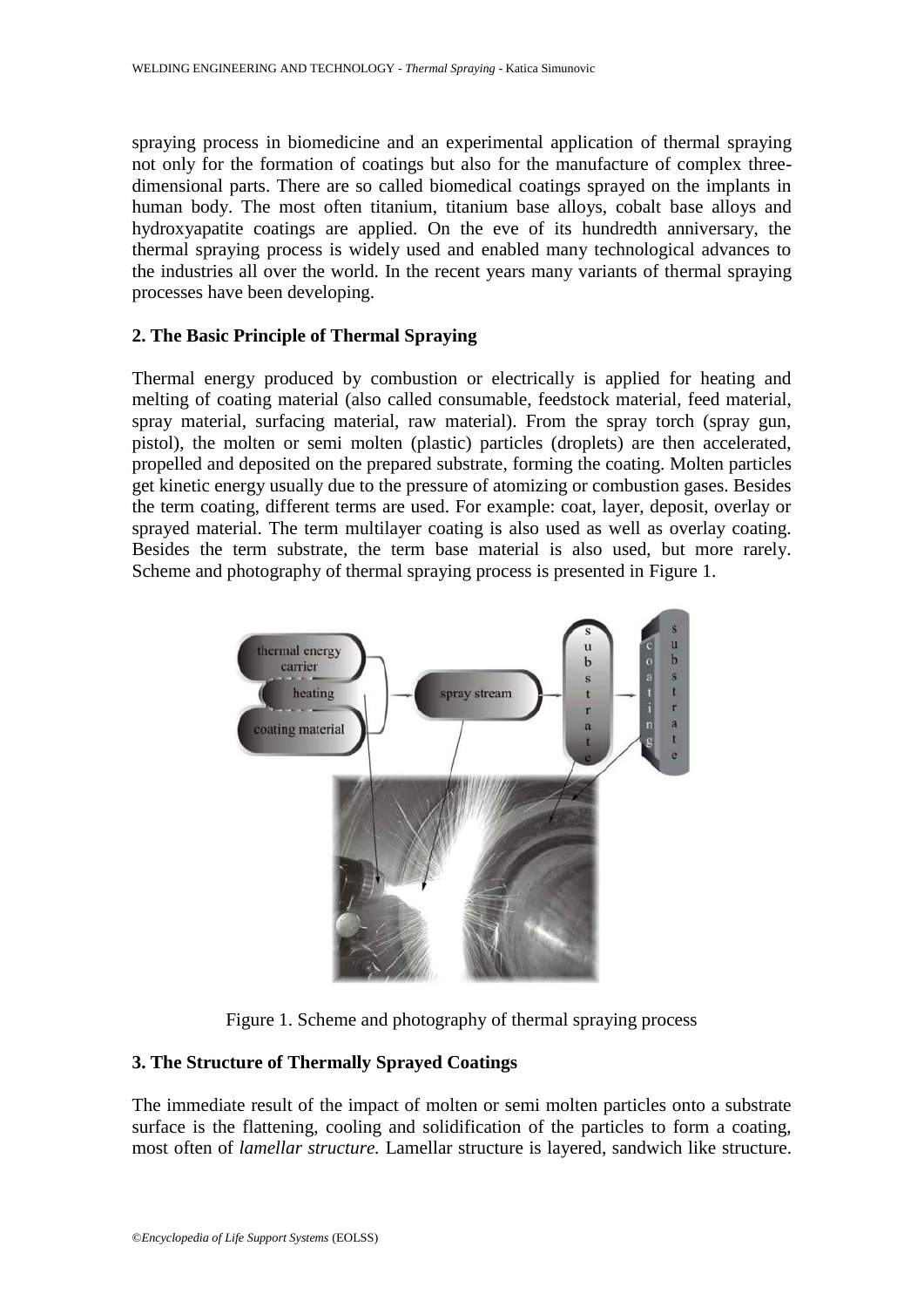This kind of structure is resulted by the deposition of successive layers. The flattened particles (splats) are disc shaped. Lamellar structure is not isotropic, with properties being different parallel to substrate from transverse across the coating thickness. The structure of sprayed coatings is not homogenous but heterogeneous due to the variations in cooling conditions of individual particles on impact. Because of short cooling time as well as different temperature, size, shape and velocity of particles, it is not possible to ensure the same conditions for all particles. The substrate temperature and material also affect the cooling conditions. According to that fact, it is very difficult to predict the properties and the structure of thermally sprayed coatings which are quite different than (from) the structure of wrought or cast materials of the same chemical composition. Some particles can be unmelted and they influence on creating of voids without particles. It causes *porosity*. All thermally sprayed coatings contain some porosity. Porosity is very common for thermally sprayed coatings and depends on impact energy (influenced by particle velocity), spraying angle, particle temperature and size. Ceramic coatings are characterized by the open porosity, so the sealing or impregnating treatment is often applied to improve the corrosion properties. By the increasing of particle velocity, the porosity is decreasing. Figure 2 shows the process of coating formation.



Figure 2. Basic scheme of coating formation

Apart from porosity, *oxide inclusions* are also present in thermally sprayed coatings. Oxide inclusions in a coating generate due to the oxidation of molten particles on their way to the substrate and due to the oxidation of previously solidified flattened particles on the substrate. While the sprayed powder particles move towards the substrate they melt but also react with air. The particles oxidize over their surface forming an oxide shell. The turbulent flow of the molten particles causes oxide shell crack so that the oxide is redistributed along the whole volume of the molten particle. While flattening on the substrate surface the upper parts of the particles are exposed to the atmosphere rich in oxygen so that oxidation occurs even after the particles impact onto the substrate surface. There are some disadvantages of the presence of oxide inclusions. Metal coatings of dissimilar structure with metal and oxide phases can be exposed to degradation at elevated temperatures due to different thermal expansion coefficients of metals and oxides. Carbide coatings can have a reduced amount of carbides due to oxidation, thus reduced wear resistance too. Generally, the coatings with oxide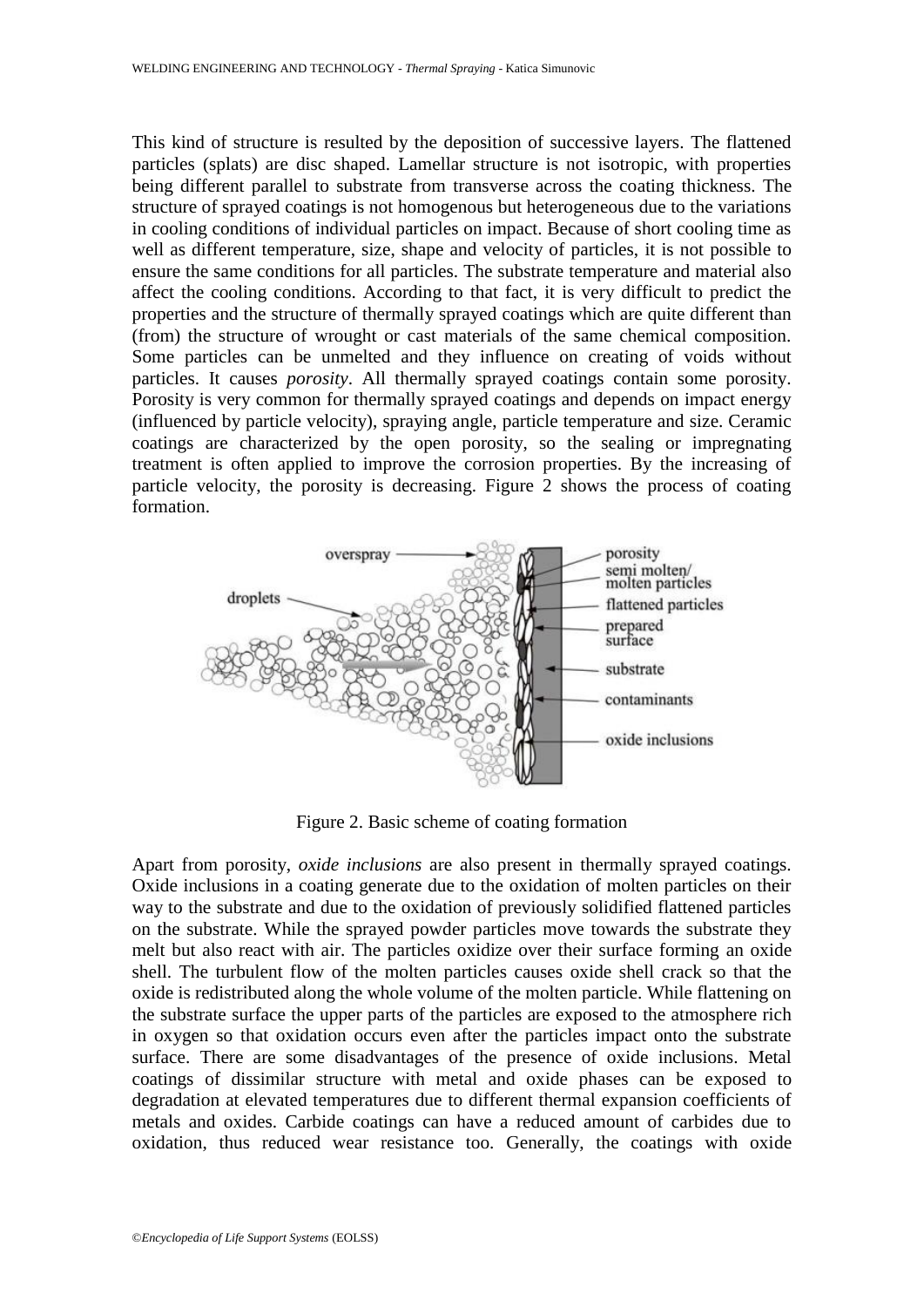inclusions are difficult to be machined. The level of oxidation is lower if the thermal spraying operations are performed in protected atmosphere or in vacuum. During the impact and very fast solidification of the sprayed particles, mechanical bond between the substrate and the coating most often is occurred. Mechanical bonding occurs mainly if the temperatures involved at the substrate/coating interface are low. This kind of bonding is characteristic of ceramic coatings. Spraying and fusing process is performed at high temperatures and a stronger metallurgical bond (also called diffusion bond) between the coating and the substrate is forming. Chemical reactions and sometimes partial melting of the substrate/coating interface are possible, too. The quality of sprayed coatings will depend on the coating/substrate *bond strength* (also called adhesion strength). Factors affecting bond strength between the substrate and the coating are as follows: the substrate preparation, surface area, applied thermal energy, velocity of molten particles (kinetic energy) as well as properties of the substrate and coating material. Bond strength is increased if the substrate material is made rough by grit blasting (blasting material is sand, steel, slag, …) or by rough thread machining, etc. The surface area is thus enlarged which in turn increases the coating bond strength. Therefore, careful substrate preparation is necessary so as to remove contaminants, moisture, corrosion, grease etc. Apart from chemical cleaning and degreasing, the substrate surface has to be roughened to ensure good adhesion. After that the spraying procedure must be conducted as soon as possible to prevent the substrate from getting contaminated again. In some cases the substrate is heated to remove moisture. Debonding will occur when the stresses acting are higher than the bond strength between the substrate and the coating. Generally, adhesion of coatings is estimated as the stress required to de-bond the coating from the substrate, i.e. the resistance of the substrate/coating system to the failure at the coating/substrate interface during practical application. Bond strength is measured by the ASTMC633 standard– tensile adhesion test. If the failure or de-bonding occurs at the substrate/coating interface it is known as adhesive failure while the failure occurring in the coating is known as cohesive failure. In Figure 3, light optical microphotography of cohesive failure of NiCrBSi coating on carbon steel substrate, is shown.



Figure 3. Cohesive failure of NiCrBSi coating on carbon steel substrate (Longitudinal section of the sample, 120x magnification, nital etched)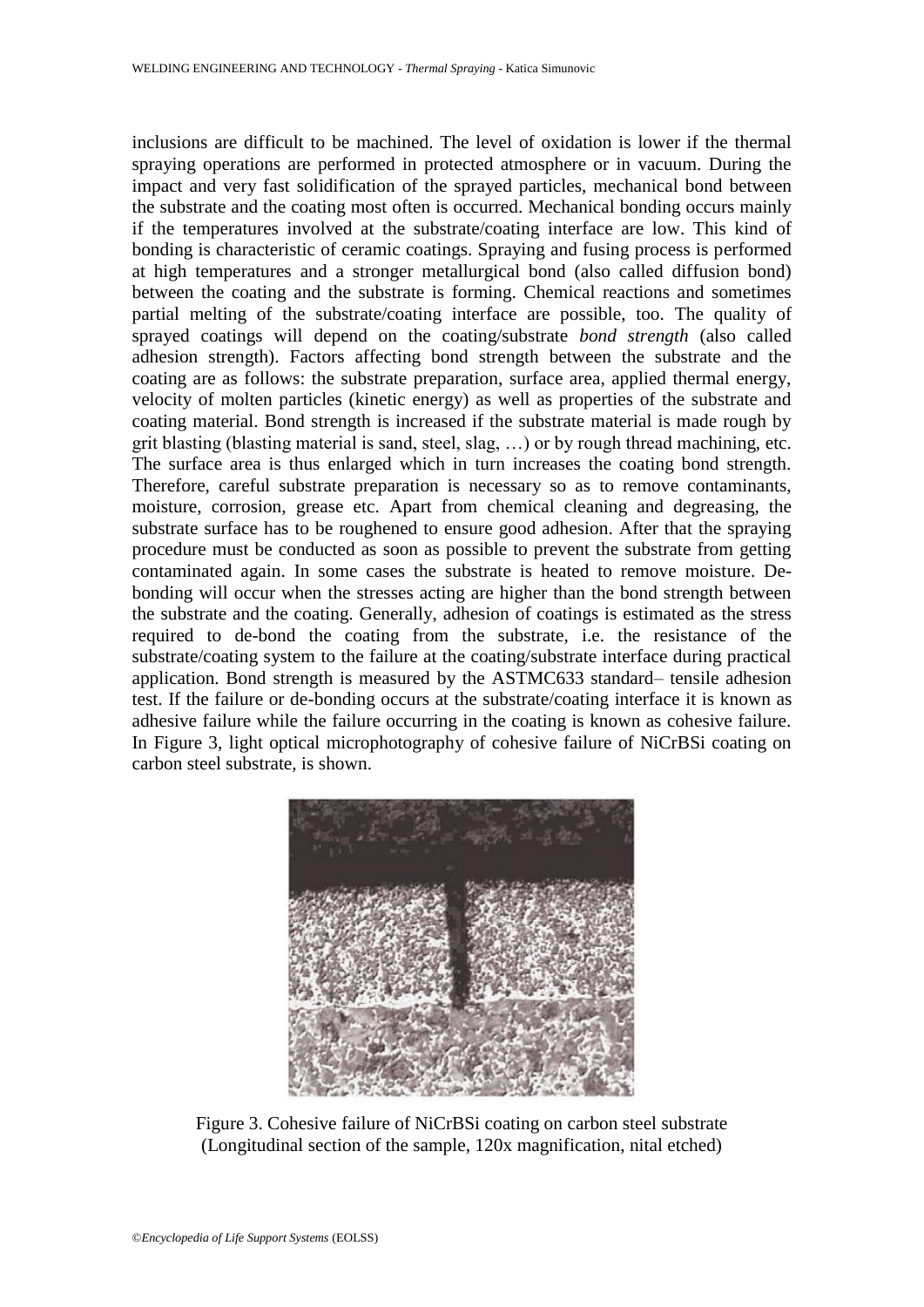It can be concluded that the structure of thermally sprayed coatings is very complex. The structure is mainly lamellar with the great amount of porosity and oxide inclusions. Therefore, the significant effort is directed to increasing of particles velocity and decreasing the porosity. Conclusion can also be made that the structure and properties of coatings cannot be the same for the same chemical composition of coating material, but obtained by different thermal spraying processes.

## **4. Thermal Spraying Processes and Applied Coatings**

The thermal spraying technology can be divided into several processes that differ according to the thermal energy carrier (source) and the respective kinetic energy of the sprayed particles. Flame spraying is the oldest thermal spraying process patented by the above mentioned engineer Max Ulrich Schoop. Different variants of flame spraying are developed. Arc spraying is also patented by Max Ulrich Schoop. Plasma spraying is later developed as well as many other thermal spraying techniques. Metallic, ceramic, polymer and composite coatings can be obtained by thermal spraying. Among metallic coatings pure metallic and metal alloy coatings can be deposited mostly for the protection against wear, corrosion and high temperatures and as bond coats. Most important metals are molybdenum, titanium, nickel, copper, chromium, zinc, tungsten, copper, tin, aluminum. Cobalt, iron and nickel based hard alloys (MCrAlY alloys, where M is standing for Co, Fe or Ni) are used very often in thermal spraying processes. These alloys are highly resistant to high temperature corrosion and oxidation. Aluminum bronzes are also used and applied coatings are characterized by good machinability. Self-fluxing (also called self-fusion) alloys represent a complex Ni-Cr-B-Si-Fe-C system. These alloys have high wear, heat and corrosion resistance due to hard phases (carbides, borides, silicides) and presence of chromium. Due to the presence of boron and silicon these alloys have self fluxing properties i.e. good viscosity. These alloys are mostly applied by flame spraying with fusion.



Figure 4. NiCrBSi coating with the coarse hard WC particles, 450 x magnification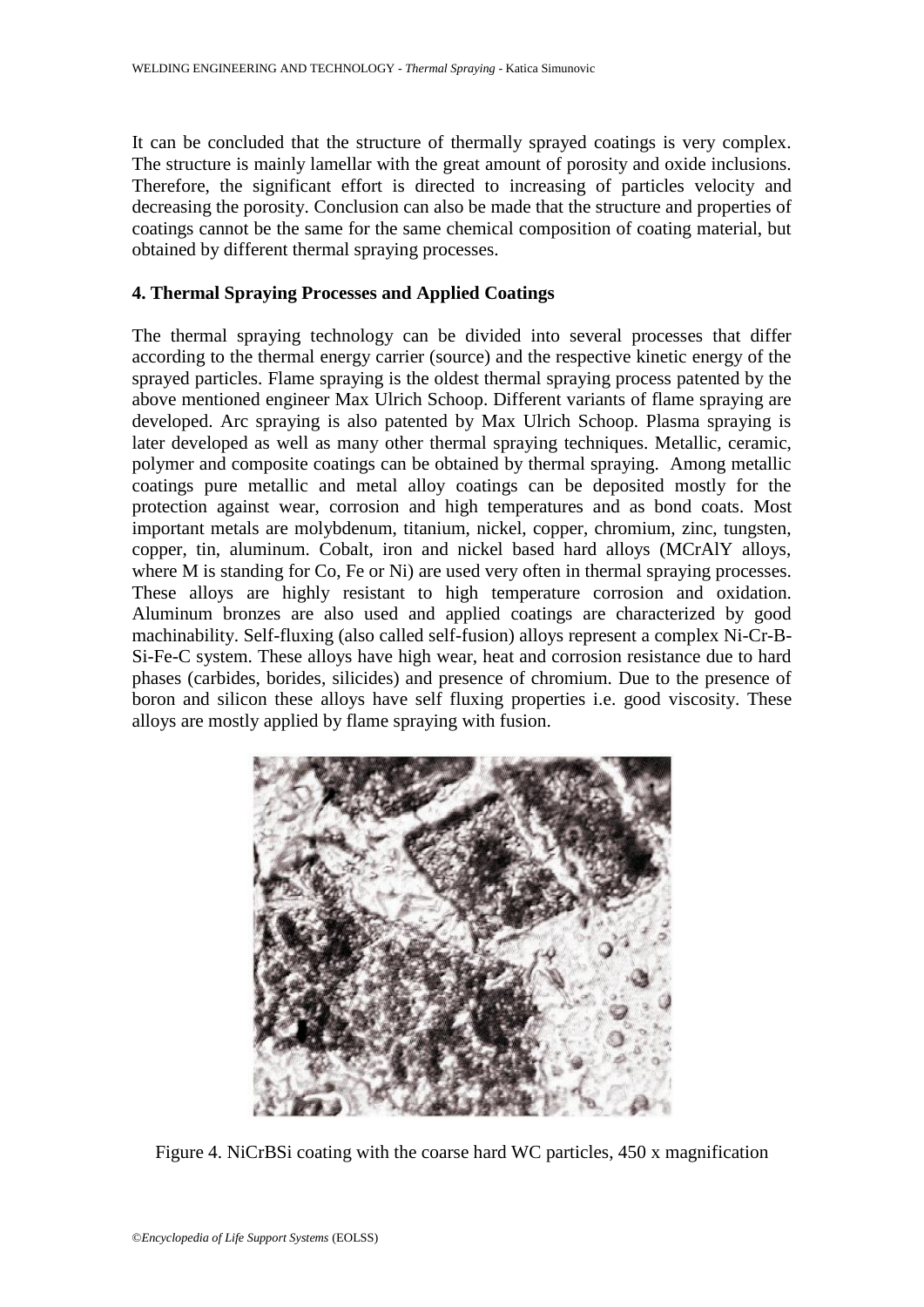Composite coatings (also called blends or mixtures) are also in use. Figure 4 shows light optical microphotography of composite coating produced by the flame spraying and fusing of NiCrBSi matrix powder mixed with tungsten carbide WC particles as hard phases (black rectangular shapes, Figure 4).

Ni matrix is tough and WC particles are extremely hard (micro hardness is approximately 2000 HV0,1), so obtained coatings have excellent resistance to abrasive wear. The open porosity (Figure 5) and very poor machinability (grinding) are the main disadvantages of these coatings. Open porosity is the characteristic of the ceramic coatings, too.



Figure 5. Open porosity of NiCrBSi coating with the coarse WC particles

Due to their high hardness, good chemical and electrical properties as well as thermal stability ceramic (oxide) coatings are widely used as thermal barrier coatings (abbreviation TBC is used) and coatings resistant to wear and corrosion. The most widely used are aluminum oxide Al2O3 (alumina), aluminum oxide and titanium oxide Al2O3+TiO2, zirconium oxide ZrO2, and chromium oxide Cr2O3, due to high hardness and chemical resistance. Ceramics have high melting point. Therefore, the thermal spraying processes with high temperature producing possibility are applying for the deposition of ceramic coatings. Generally, ceramic coatings have a high porosity level (even open porosity) that can be decreased by the subsequent treatment. The porous layers are sealed by polymer or metallic dense coatings to improve their corrosion resistance. Sometimes the porosity problem is solving by the laser re-melting of the coating surface. In order to achieve satisfactory bond strength and to compensate the substrate/coating coefficient of thermal expansion mis-match, the substrate materials are roughened and lined with a bond coat (for example NiCr, NiAl, Mo, Ni, MCrAlY). Polymer coatings are being increasingly used to improve the resistance to corrosion and wear, to reduce friction, for bioactive surfaces, electrical insulation and for decorative purposes. The thermal spraying of polymers has the following advantages over the other polymer deposition processes: no solvent is necessary, large surfaces can be coated in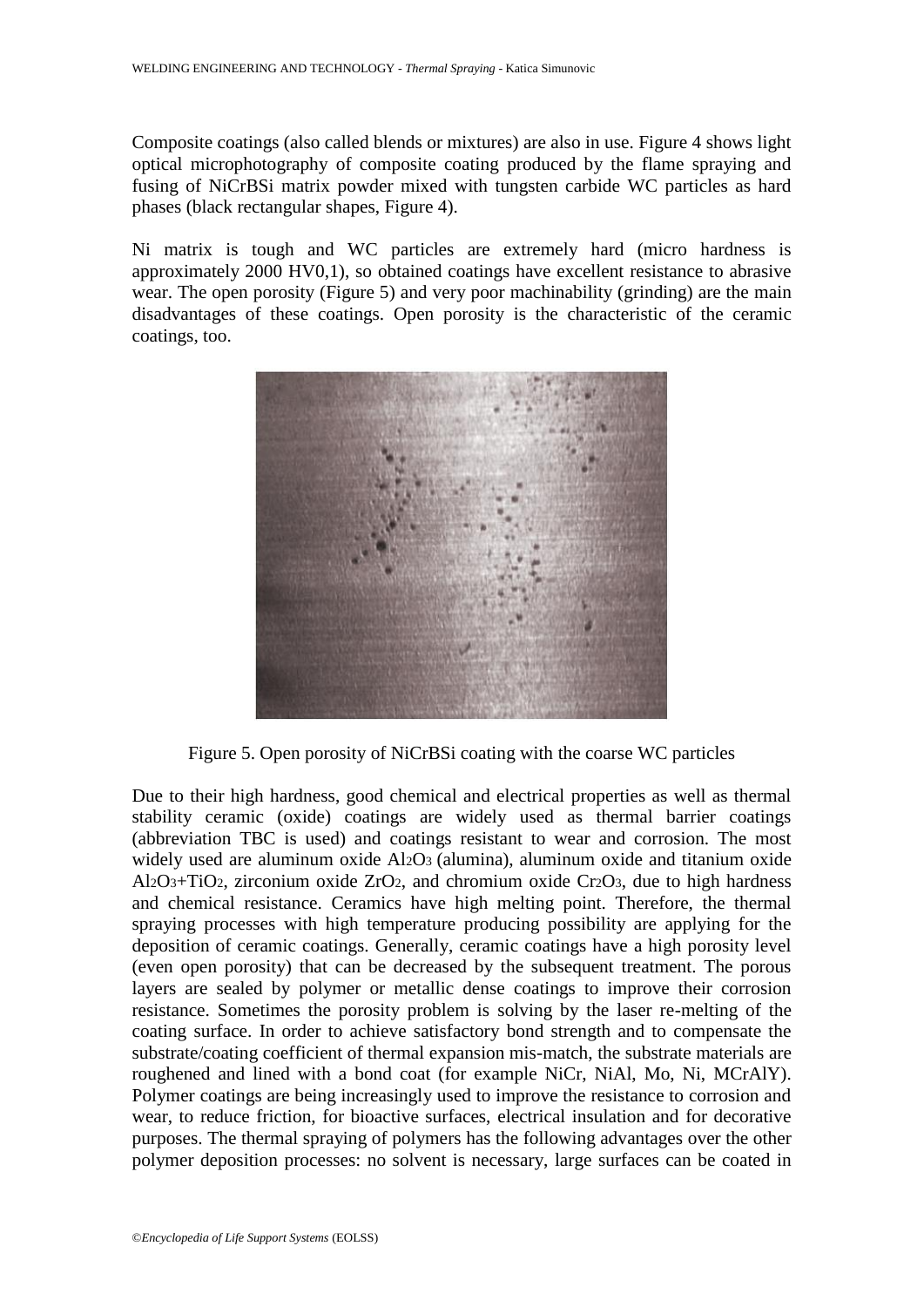almost any environment and the application of a high viscosity molten polymer is also possible. This is particularly important for high viscosity polymers and polymer composites with a high amount of hard phases. The thermal spraying of polymers does not require solvents since the coating materials are in the form of powder. Due to the high kinetic energy of spraying processes, the powder particles need not be completely molten to be able to expand on the substrate surface. Polymer coatings can also be used as bond coats when non-polymer coatings (Cr2O3, WC/Co) are deposited on substrates. By the addition of strengthening agents (mineral, organic or metal) *polymer composites*  are obtained with improved mechanical properties. The objective is to develop magnetic polymer composites (with the addition of ferrite) to be applied in the aircraft, automobile industries and in electromechanical devices. The composite polymer/high temperature alloy coating is applied in gas turbine engines. In such application the polymer evaporates at high temperatures and a coating of controlled porosity is obtained. In addition to the accelerated development of new spraying processes, new coating materials have also been developed and used. To be mentioned are nanocrystalline (nanostructured) fine grained powders by the microstructural length from 2 to 100 nm, used for *nanocrystalline coatings* of higher hardness, strength and corrosion resistance than conventional coatings of the same composition but coarser grained coating material. Nanocrystalline coatings provide more homogeneous and dense structure. Despite the fact that the research on these coatings has only begun, due to their excellent properties their industrial application is expected before long. Beside the nanocrystalline coatings, since the discovery of quasicrystalline materials in 1982, *quasicrystalline coatings* have been increasingly used due to their excellent tribological, thermal and electrical properties. Quasicrystalline materials differ from traditional crystalline materials in that the crystal lattices are arranged in a rotationally symmetric way and not periodically translatory. The quasicrystalline structure has been observed in Al-Cu-Fe-Cr, Ti-Zr-Ni, Al-Co-Ni, Al-Mn systems, for example, by the neutron diffraction method. It is due to such crystalline structure that the quasicrystalline materials have very low electrical and thermal conductivity so they can be used to provide insulation coatings or as thermal barrier coatings. The quasicrystalline coatings also provide high strength, hardness and good resistance to wear and corrosion.

- -

> TO ACCESS ALL THE **25 PAGES** OF THIS CHAPTER, Visi[t: http://www.eolss.net/Eolss-sampleAllChapter.aspx](https://www.eolss.net/ebooklib/sc_cart.aspx?File=E6-171-17-00)

#### **Bibliography**

ASTM Standard C633. (1989). *Standard test method for adhesion or cohesive strength of flame-sprayed coatings*. Annual book of ASTM Standards, Section 2, vol. 02.05 pp. 663-667. [The standard about the testing of tensile adhesion strength at the coating/substrate interface or cohesive strength of coating].

Bunshah R.F. (1994). Deposition technologies: an overview. *Handbook of Deposition Technologies for Films and Coatings* (ed. R.F. Bunshah), pp. 27-54, Noyes Publications, Park Ridge, New Jersey, USA. [The first chapter reviews the deposition technologies in handbook subjected to deposition technologies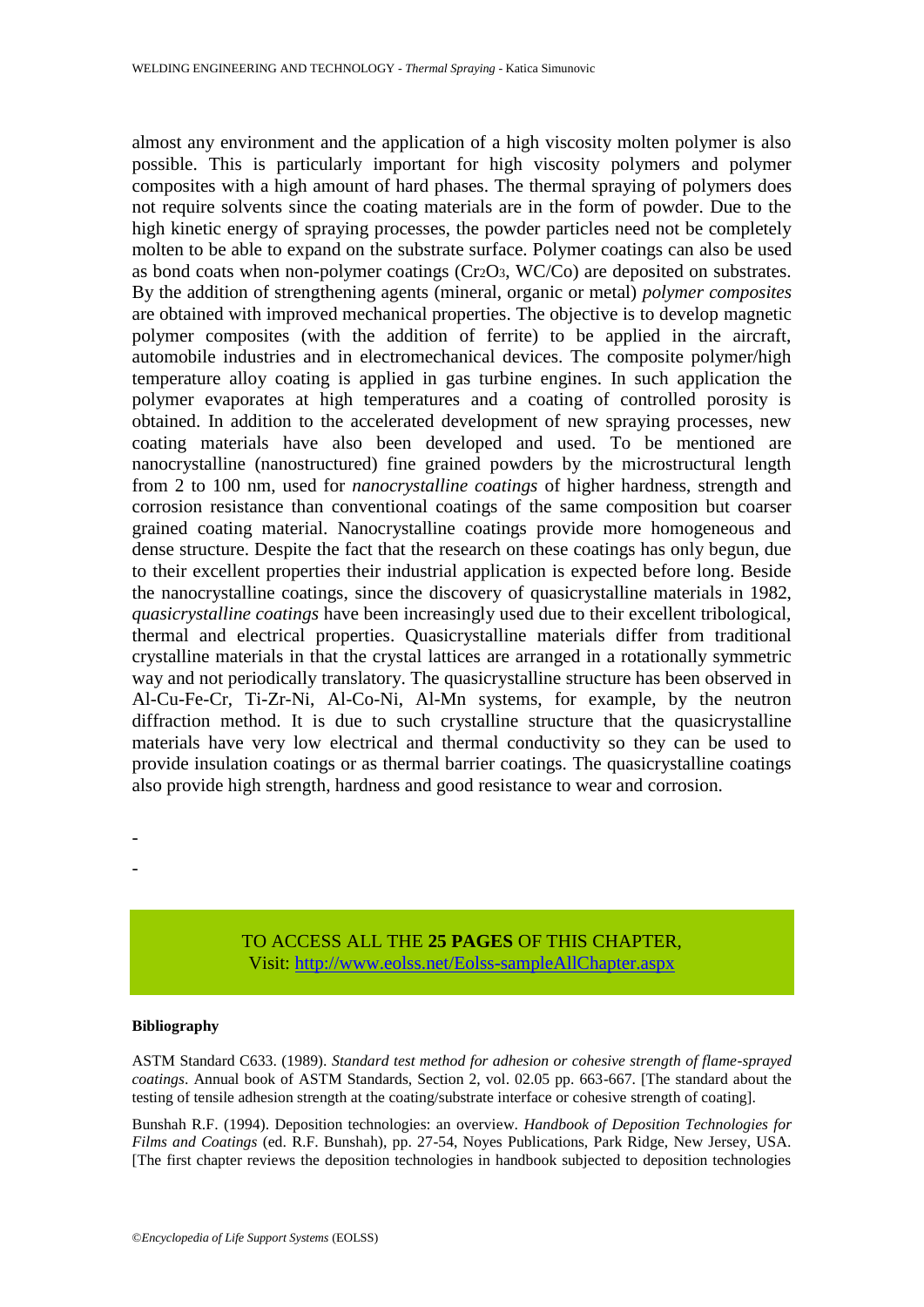for films and coatings].

European Norm EN 657. (1994). *Thermal spraying – Terminology, classification*, 9 pp. European Committee for Standardization, Brussels, Belgium. [A norm of terminology and thermal spraying processes classification].

Gill S.C., Clyne T.W. (1994). Investigation of residual stress generation during thermal spraying by continuous curvature measurement. *Thin Solid Films* **250** (1,2), 172-180. [The paper represents the latest developments of an in situ curvature-monitoring technique for the determination of residual stress in thermally sprayed coatings, including automated video image analysis].

Hen J., Schoenung J.M. (2002). Nanostructured coatings. *Materials Science and Engineering* **A336,** 274- 319. [The paper deals with the synthesis of nanostructured powders, the properties of nanostructured HVOF sprayed coatings and post heat treatment of coatings].

Hogmark S., Jacobson S., Larsson M., Wiklund, U. (2001). Mechanical and tribological requirements and evaluation of coating composites. *Modern Tribology Handbook, Vol. II Materials Coatings and Industrial Applications* (ed. Bhushan B.). CRC Press, Boca Raton, London, New York, Washington. [The 26th chapter about the design and properties of coating composites in handbook subjected to tribology science].

Holmberg K., Laukkanen A., Ronkainen H., Wallin K., Varjus S. (2003). A model for stresses, crack generation and fracture toughness calculation in scratched TiN-coated steel surfaces. *Wear* **254**(3-4), 278- 291. [The paper proposes a model for the calculation of fracture toughness of TiN coatings on steel substrates].

Jaworski R., Pawlowski L., Roudet F., Kozerski S., Petit F. (2008). Characterization of mechanical properties of suspension plasma sprayed TiO<sup>2</sup> coatings using scratch test. *Surface and Coatings Technology* **202**(12), pp. 26442653 [The paper studies the mechanical properties of suspension plasma sprayed TiO<sup>2</sup> coatings obtained by the use of aqueous suspensions of fine rutile and anatase particles, using scratch test].

Knotek O. (2001). Thermal spraying and detonation gun processes. *Handbook of Hard Coatings* (ed. R.F. Bunshah), pp. 77-107, Noyes Publications, Park Ridge, New Jersey/William Andrew Publishing, LLC, Norwich, New York, USA. [The third chapter about thermal spraying processes in handbook subjected to deposition technologies, properties an application].

Kreye H., Stoltenhoff T. (2000). *Cold spraying - a study of process and coating characteristics*. (Proceedings of the 1st International Thermal Spray Conference, Montreal, Canada, 2000), (ed. C.C. Berndt), pp. 419-422. ASM International USA. [This studies a new high kinetic energy spraying process so called cold spraying as well as the properties of cold sprayed coatings].

Kucuk A., Berndt C.C., Senturk U., Lima R.S., Lima C.R.C. (2000). Influence of plasma spray parameters on mechanical properties of yttria stabilised zirconia coatings. I: Four point bend test. *Materials Science and Engineering* **A284**, 29-40. [The paper studies influence of plasma spray parameters on mechanical properties of coatings by the four point bend test].

Kuroda S., Clyne T.W. (1991). The quenching stress in thermally sprayed coatings. *Thin Solid Films*  **200**(1), 49-66. [The paper studies the residual stresses (quenching and cooling) in plasma sprayed coatings].

Matejicek J., Sampath S. (2003). In situ measurement of residual stresses and elastic moduli in thermal sprayed coatings: Part 1: apparatus and analysis. *Acta Materialia* **51**(3), 863-872. [The paper studies the curvature method for determination of stresses and Young's modulus in plasma sprayed coatings].

Matthews A., Leyland A., Holmberg K., Ronkainen H. (1998). Design aspects for advanced tribological surface coatings. *Surface and Coatings Technology* 100-101 1-6 [The paper studies important coatings tribological contact mechanisms like macromechanisms, micromechanisms, nanomechanisms, tribochemical and material transfer mechanisms].

Petrovicova E., Schadler L.S. (2002). Thermal spraying of polymers. *International Materials Reviews*  **47**(4), 169-190. [The paper reviews the thermal spraying techniques suitable for the spraying of polymers].

Simunovic K. (2000). Poboljsanje triboloskih znacajki crpke za vodu - *Improvement of tribological*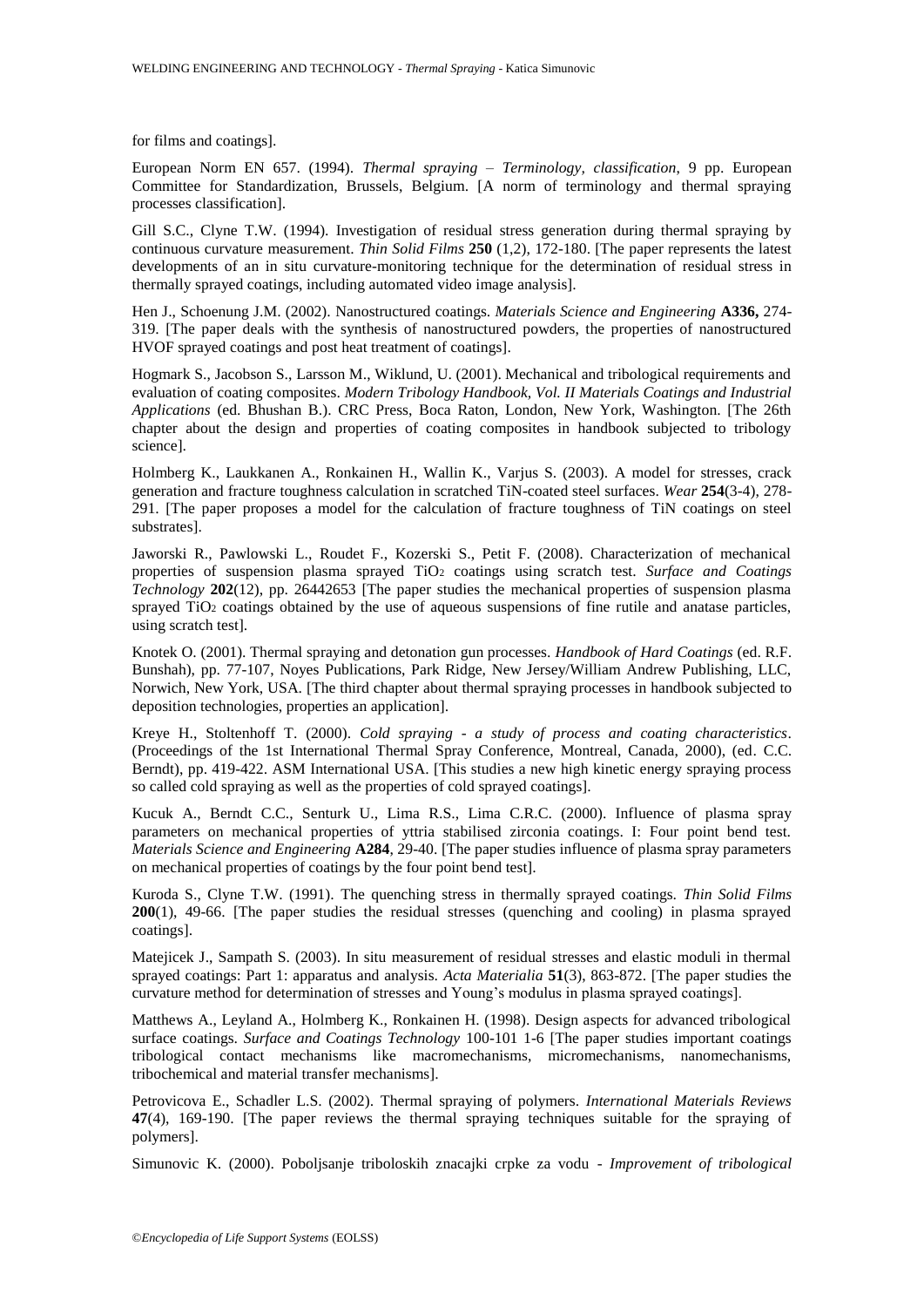*characteristics of vertical turbine pump*. Master Thesis, 89 pp. Faculty of Mechanical Engineering and Naval Architecture. Zagreb. [The master thesis of applying the flame spraying to improve the tribological characteristics of vertical turbine pump shaft sleeves].

Simunovic K. (2004). Optimizacija tribomehanickih svojstava plinski nastrcanih slojeva -*Optimization of tribomechanical properties of flame sprayed coatings*. PhD Dissertation, 148 pp. Faculty of Mechanical Engineering and Naval Architecture. Zagreb. [This PhD dissertation deals with the abrasion, erosion and cracking resistance investigations of flame sprayed and fused NiCrBSi self fluxing alloys].

Sobolev V.V., Guilemany J.M. (1998). Oxidation of coatings in thermal spraying. *Materials Letters* **37**(4- 5) 231-235. [The paper about mechanisms of the coating oxidation during thermal spraying].

Sobolev V.V., Guilemany J.M. (1999). Flattening of droplets and formation of splats in thermal spraying: A review of recent work - Part 1. *Journal of Thermal Spray Technology* **8**(1), 87-101. [The paper about the formation of splats from the melted spraying particles during thermal spraying].

Sobolev V.V., Guilemany J.M. (1999). Flattening of droplets and formation of splats in thermal spraying: A review of recent work - Part 2. *Journal of Thermal Spray Technology* **8**(2), 301-314. [The paper about the formation of splats from the melted spraying particles during thermal spraying].

Sobolev V.V. (1998). Formation of splat morphology during thermal spraying. *Materials Letters* **36**(1-4), 123-127. [The paper about the formation of splats from the melted spraying particles during thermal spraying].

Sobolev V.V., Guilemany J.M., Nutting J., Miquel J.R. (1997). Development of substrate-coating adhesion in thermal spraying, *International Materials Reviews* **42**(3), 117-136. [The paper about the bonding mechanisms of adhesion at the substrate/coating interface].

Stoltenhoff T., Kreye H., Kroemmer W., Richter H.J. (2000). *Cold spraying - from thermal spraying to high kinetic energy spraying*. (Proceedings of 5th HVOF Colloquium, Erding, Germany 2000) (ed. P. Heinrich). GTS E.V. pp. 29-38. [This studies a new high kinetic energy spraying process so called cold spraying as well as the properties of cold sprayed coatings].

Tsui Y.C., Clyne T.W. (1997). An analytical model for predicting residual stresses in progressively deposited coatings, Part 1: Planar geometry. *Thin Solid Films* **306**, 23-33. [The paper proposes an analytical model for the calculation of quenching and cooling residual stresses].

Tsui Y.C., Clyne T.W. (1997). An analytical model for predicting residual stresses in progressively deposited coatings, Part 3: Further development and applications. *Thin Solid Films* **306**, 52-61. [The paper proposes an analytical model for the calculation of quenching and cooling residual stresses].

Tsui Y.C., Howard S.J., Clyne T.W. (1994). The effect of residual stresses on the debonding of coatings. Part II: An experimental study of a thermally sprayed system. *Acta Metallurgica et Materialia* **42**, 2837- 2844. [The paper deals with quenching and cooling residual stresses in coatings].

Zhang H.O., Wang G.L., Luo, Y.H., Nakaga T. (2001). Rapid hard tooling by plasma spraying for injection molding and sheet metal forming. *Thin Solid Films* **390**(1-2), 7-12. [The paper deals with the plasma spray forming technique for the rapid tooling].

Zowarka R.C., Uglum J.R., Bacon J.L., Driga M.D., Sledge R.L., Davis D.G. (1999). Electromagnetic Powder Deposition Experiments. *IEEE Transaction on Magnetics* **35**(1), 268-273. [This studies a new high kinetic energy spraying process so called electromagnetic powder deposition].

#### **Biographical Sketch**

**Katica Simunovic** was born in Osijek, Republic of Croatia. She received her diploma degree in mechanical engineering from the Mechanical Engineering Faculty in Slavonski Brod, Republic of Croatia in 1994. She got masters degree in mechanical engineering at the Faculty of Mechanical Engineering and Naval Architecture in Zagreb, Republic of Croatia in 2000. She received PhD degree in mechanical engineering at the Faculty of Mechanical Engineering and Naval Architecture in Zagreb, Republic of Croatia in 2004. Materials science and the optimization of tribomechanical systems by the application of the flame spraying and fusing process was the major field of her study.

Today she is assistant professor of materials management and optimization of tribomechanical systems at